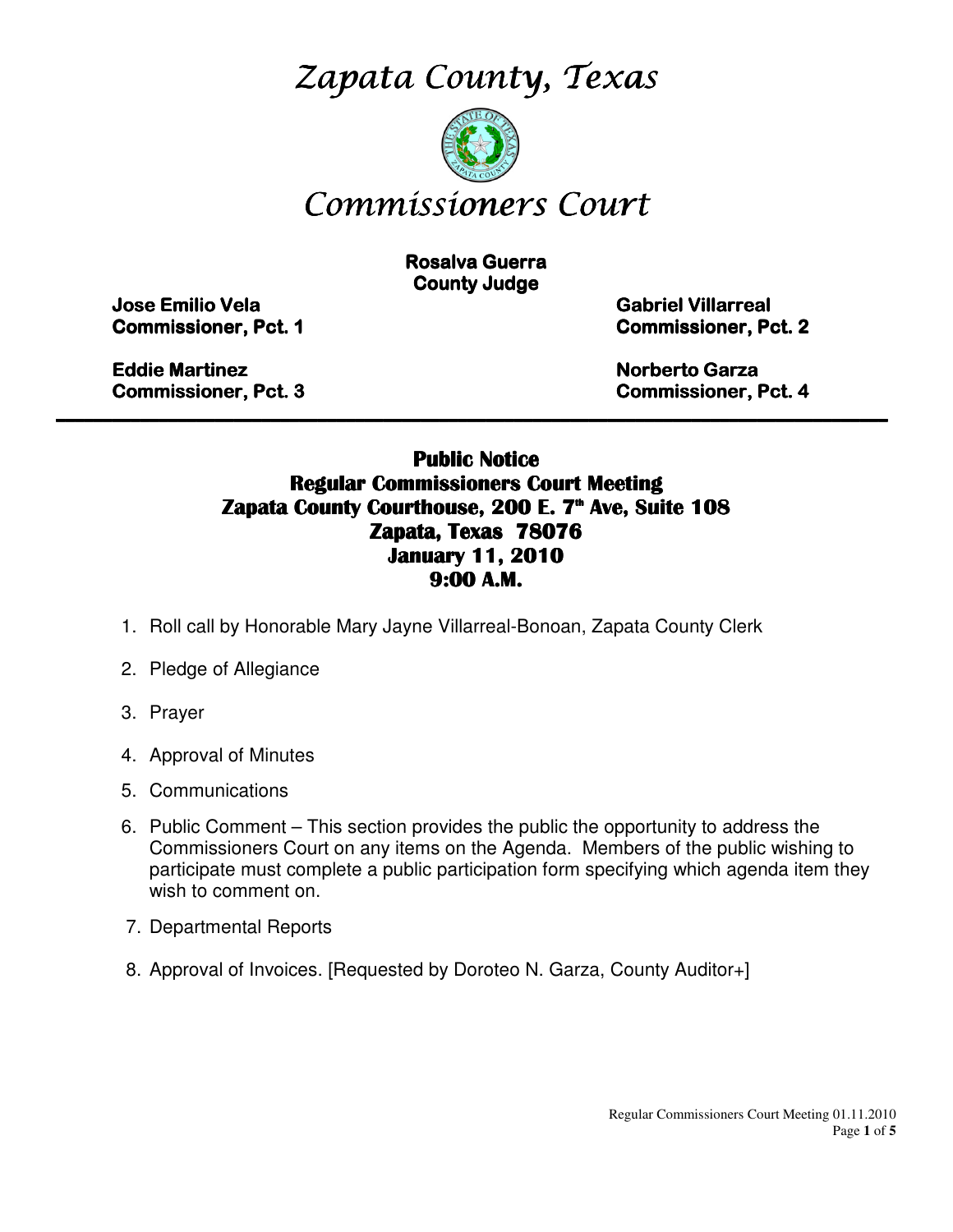### **REPORTS AND PRESENTATIONS**

9. Monthly business report of the Zapata County Economic Development Center (ZEDC). [Requested by ZEDC President, Peggy Umphres Moffett]

# **DELIBERATE AND CONSIDER ACTION ON THE FOLLOWING ITEMS**

- 10. Approve Final Payment to Negrete & Kolar Architects in the amount of \$37,310.00 for plans and design (phase 2) of Flores Park. Payment to be from Pct. 1. Line Item #10-590-506. [Requested by Commissioner Jose Emilio Vela, Pct. 1 & Doroteo N. Garza, County Auditor]
- 11. To consider proposals received for engineering services for the TDRA-TxCDBG Colonia grant for sewer improvements in Colonia Linda Vista; select a firm and authorize to negotiate a contract for services. [Requested by Carlos Colina-Vargas, Zapata County Consultant]
- 12. To consider proposals received for management services for the TDRA-Colonia grant for sewer improvements in Colonia Linda Vista; select a firm and authorize a contract for services. [Requested by Carlos Colina-Vargas, Zapata County Consultant]
- 13. To authorize three (3) signators for drawdown of funds from the TDRA-TxCDBG Colonia grant Contract # 729 155. [Requested by Carlos Colina-Vargas, Zapata County Consultant]
- 14. To authorize County Clerk to place temporary "Voter Parking" signs in front row of North side of Courthouse parking lot during early voting for Primary Elections held February 16-26 and during run-offs, if any April 5-9, and on run-off election day, April 13<sup>th</sup>. This will allow parking privileges to voters and facilitate curb side voting, if needed. **[Requested by Mary Jayne Villarreal-Bonoan, County Clerk]**
- 15. To approve a 16ft. gate located on the Oswaldo & Juanita Ramirez Exhibit Hall Grounds with a street access (on the west side) and an addition of a concrete connection from the existing concrete slab to the street. The cost is approximately \$1500.00. [Requested by Fernando Rodriguez, ZHS Ag Teacher, Baldemar Montes-Building Trades Teacher, ZCFA Livestock Committee, and Mr. and Mrs. O.H. Ramirez]
- 16. To approve the bid opening for a bulldozer on the Zapata County Landfill. [Requested by Guillermo Saenz, Environmental Director and Doroteo Garza, County Auditor]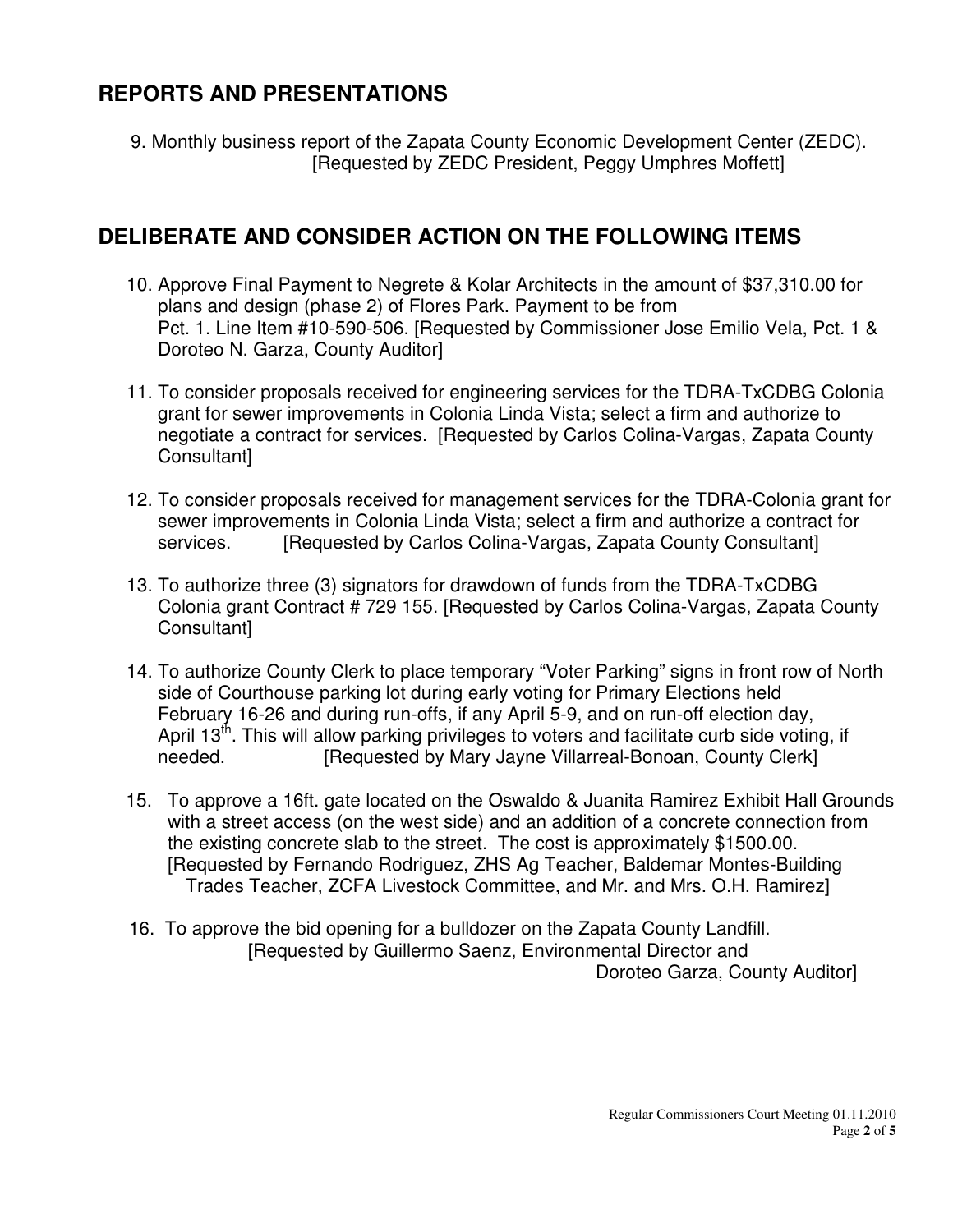# **RESOLUTIONS AND PROCLAMATIONS**

 17. To approve the RESOLUTION OF INTENT FOR ZAPATA COUNTY AS A TAXING UNIT TO CONSIDER AND PROVIDE TAX ABATEMENT AS A FINANCIAL INCENTIVE TO ENTERPRISES THAT INVEST, CREAT OR RETAIN QUALITY JOBS IN THE COUNTY to Encourage and Promote Expanded Business Growth in Zapata County. [Requested by Zapata County Economic Development Center]

### **CONSENT ITEMS**

 18. To install a speed hump at 1714 Juarez. [Requested by Commissioner Norberto Garza, Pct. 4] 19. To install a speed hump at 15127 Laredo St. (Medina Addition). [Requested by Commissioner Gabriel Villarreal, Pct. 2] 20. To install security Light at 3286 N Hwy 83 (San Jose Ranch). [Requested by Commissioner Gabriel Villarreal, Pct. 2] 21. To install a security light at 1357 Roma Lane (Siesta Shores). [Requested by Commissioner Eddie Martinez, Pct. 3] 22. To install security light at 5224 Grande Lane (Siesta Shores). [Requested by Commissioner Eddie Martinez, Pct. 3] 23. To install a speed hump at 1202 Juarez [Requested by Commissioner Norberto Garza, Pct. 4] 24. To install a security light at 149 Riverdrive in the Linda Vista subdivision. [Requested by Commissioner Eddie Martinez, Pct. 3]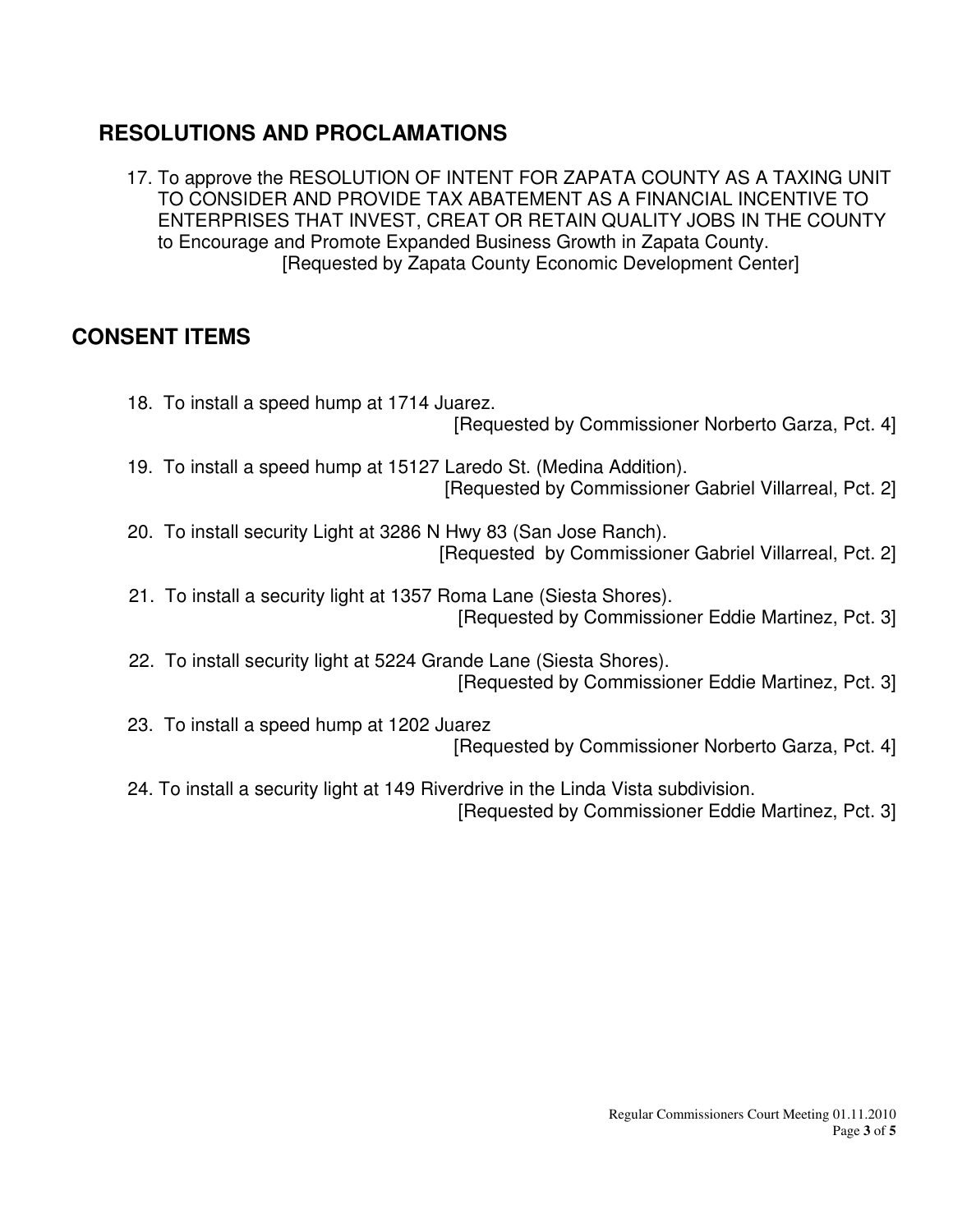25. To approve the following line item transfers as requested.

|             | DEPARTMENTAL       | LINE ITEM  | <b>FUND</b>                      | AMOUNT     |
|-------------|--------------------|------------|----------------------------------|------------|
| <b>FROM</b> | <b>WATER WORKS</b> | 80-600-488 | <b>INSPECTION</b><br><b>FEES</b> | \$7,065.79 |
| TO          | <b>WATER WORKS</b> | 80-600-485 | <b>TCEQ</b><br>ASSESSMENT        | \$7,065.79 |

|             | <b>DEPARTMENTAL</b> | LINE ITEM  | <b>FUND</b>       | <b>AMOUNT</b> |
|-------------|---------------------|------------|-------------------|---------------|
| <b>FROM</b> | <b>WATER WORKS</b>  | 80-600-488 | <b>INSPECTION</b> | \$1,534.20    |
|             |                     |            | <b>FEES</b>       |               |
| TO          | <b>WATER WORKS</b>  | 80-600-481 | <b>STATE FEES</b> | \$1,534.20    |

To meet budget requirements. [Requested by Carlos Treviño, Jr. Water/Waste Water Director]

26. To approve the following line item transfers as requested.

|             | DEPARTMENTAL   | LINE ITEM  | <b>FUND</b>           | AMOUNT      |
|-------------|----------------|------------|-----------------------|-------------|
| <b>FROM</b> | PCT.1          | 09-001-679 | <b>CARRY OVER</b>     | \$33,804.19 |
| <b>TO</b>   | PCT. 1 Special | 15-011-157 | <b>SALARIES &amp;</b> | \$33,804.19 |
|             | Road & Bridge  |            | <b>WAGES</b>          |             |

To supplement salary. [Requested by Commissioner Jose Emilio Vela, Pct. 1]

#### **Note 1 Gov't Code Ann 551.071, Consultation with Attorney Note 2 Gov't Code Ann 551.072, Real Property Note 3 Gov't Code Ann 551.074, Personnel Matters Note 4 Gov't Code Ann 551.076, Security**

The Commissioners Court will consider the following items in Executive Session. The Commissioners Court may also consider any other matter posted on the agenda if there are issues that require consideration in Executive Session and the Commissioners Court announces that the item will be considered during Executive Session.

# **EXECUTIVE SESSION**

 27. To reconsider the proposed offer to purchase the Community Action Council of South Texas medical clinic in Zapata. [Requested by County Judge Rosalva Guerra]